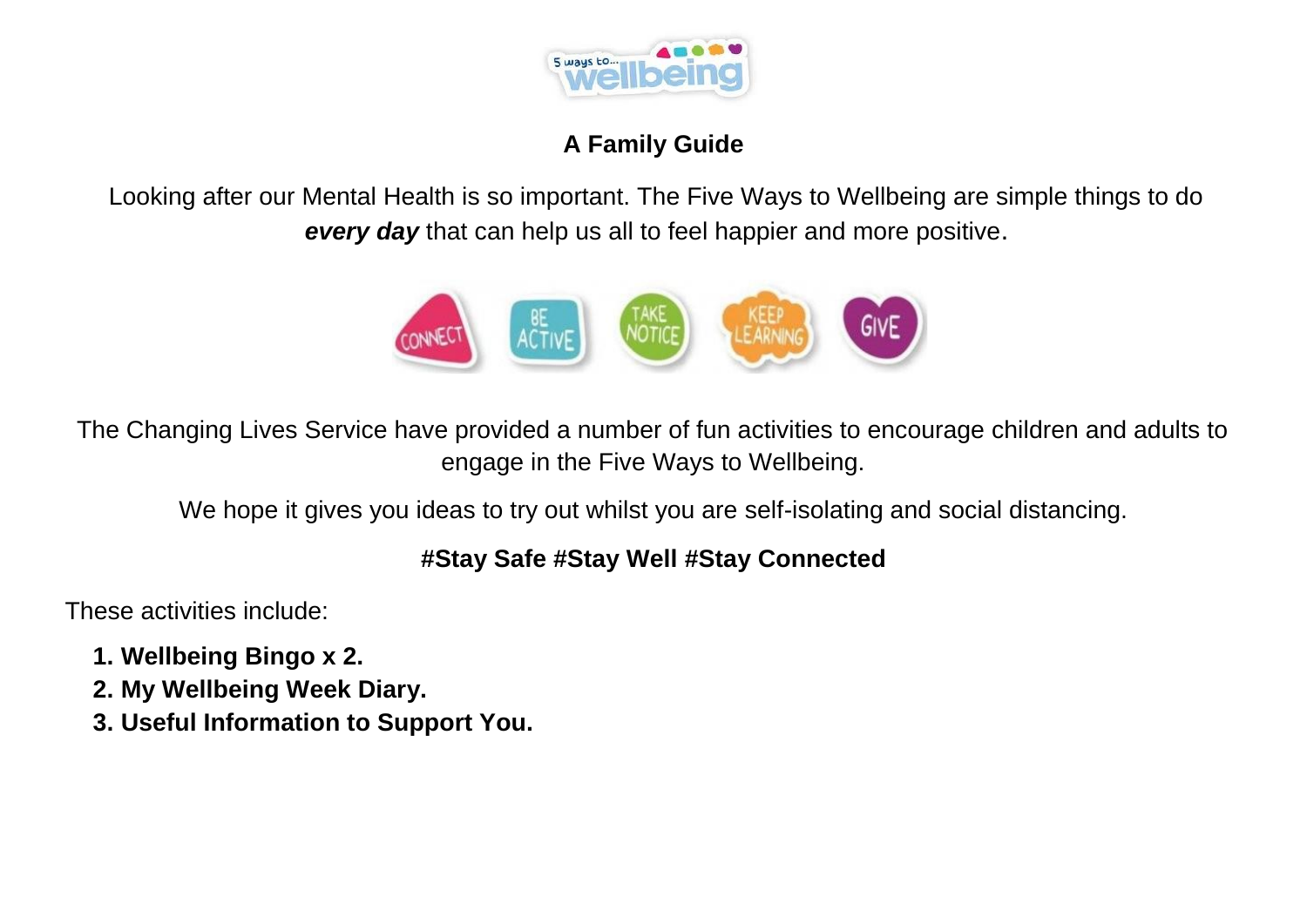

#### **Just a few ideas**:

**Connect**: Keep in touch with family/friends, play games together, listen to music that reminds you of special times, share old photos/memories.

**Be Active**: Walk, dance, jog, create football challenges, play hide and seek, complete jobs around the house, circuit training.

**Take Notice**: Spend time outside every day, observe nature, try yoga, be creative, look up at the night sky. **Keep Learning**: Watch a new film, read a book, learn a new fact, cook or bake, share a skill, try something different.

**Give:** Time to relax, help someone with a job, call someone to check they are doing ok, give someone a hug.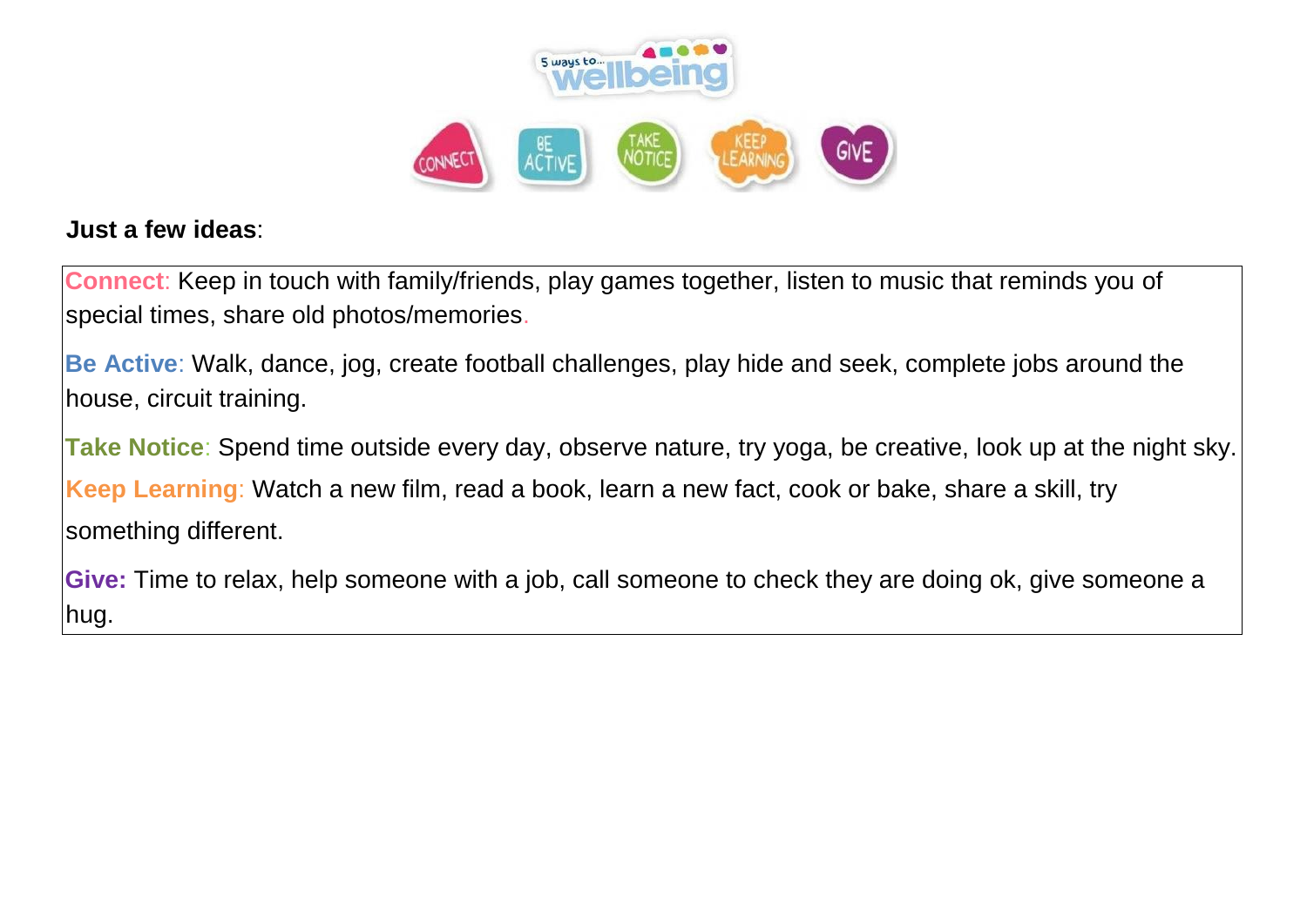# **Family Wellbeing Bingo Challenge 1**

| <b>Connect</b>                                                                                                                                                         | <b>Keep Learning</b>                                                                                                                                                | <b>Take Notice</b>                                                                                                                     | <b>Be Active</b>                                                                                                      | <b>Give</b>                                                                                                                |
|------------------------------------------------------------------------------------------------------------------------------------------------------------------------|---------------------------------------------------------------------------------------------------------------------------------------------------------------------|----------------------------------------------------------------------------------------------------------------------------------------|-----------------------------------------------------------------------------------------------------------------------|----------------------------------------------------------------------------------------------------------------------------|
| <b>Read a Book Take</b><br>turns storytelling.                                                                                                                         | <b>Kung Fu Panda Punctuation</b><br>Learn punctuation in a fun way.<br>https://www.youtube.com/watch?<br>v=Q35SfhGCL8Q                                              | Paint/Draw<br>Paint/ draw a picture of your family<br>and/ or friends                                                                  | <b>Yoga Time</b><br>https://www.youtube.com/wa<br>tch?v=BEPxPkQY6V8                                                   | <b>Being Helpful</b><br>Can you tidy your toys away<br>to help the grown-ups?                                              |
| <b>Worry Dolls</b><br>Use a twig or small stick and<br>wrap wool or string around<br>it. Add a face. Place under<br>your pillow at night to help<br>take away worries. | <b>Sculptures</b><br>Cut out strips of paper into<br>different widths/ lengths. Fold it<br>into zig zags, make it into loops.<br>Can they go through each<br>other? | <b>Hands and Feet</b><br>Draw around everyone's hands and<br>feet. Can you turn them into an<br>animal or character?                   | Den<br>Build a den inside or outside.                                                                                 | Treasure Hunt Take an<br>empty egg box and collect<br>things from outside.<br>Who would you like to give<br>it to and why? |
| <b>Guessing Game</b><br>Blind fold each other and see<br>if you can guess what the<br>different foods are without<br>looking?                                          | <b>Grass Cutting with Supervision Cut</b><br>the grass with scissors.<br>Make grass soup!                                                                           | <b>Stargazing</b><br>Look up at the night sky. What can<br>you see?                                                                    | <b>P.E with Joe Wickes</b><br>www.thebodycoach.com or<br>do lots of star jumps,<br>balancing and crawling             | <b>Message</b><br>Record or write a message<br>for someone you love.                                                       |
| <b>Smilers Challenge</b><br>How long can you stare at<br>each other without smiling?                                                                                   | <b>Sweep Up Challenge</b><br>Make a shape out of tape such as a<br>square and make lots of paper<br>leaves. Can you sweep the leaves<br>into the square?            | <b>Cloud Busting</b><br>Look up at the sky. What shapes do<br>the clouds look like? Where would<br>you like to travel to on the cloud? | <b>Dance</b><br>Can you share 5 different<br>moves?                                                                   | <b>Dressing Up</b><br>Dress Up in someone else's<br>clothes or as a character.<br>Put on a show.<br>Make someone laugh.    |
| Game<br>Show an adult how to play a<br>game you enjoy.                                                                                                                 | <b>Make Music</b><br>Use pans and kitchen equipment to<br>make different sounds.                                                                                    | <b>Nature</b><br>Collect lots of natural objects,<br>leaves, stones, flowers to make a<br>picture.                                     | <b>Outdoor Painting Give</b><br>children a brush and a<br>container with water. Paint<br>paths, , fences, stones etc. | Clean<br>Have a lovely bath or<br>shower. Give your body a<br>good spring clean.                                           |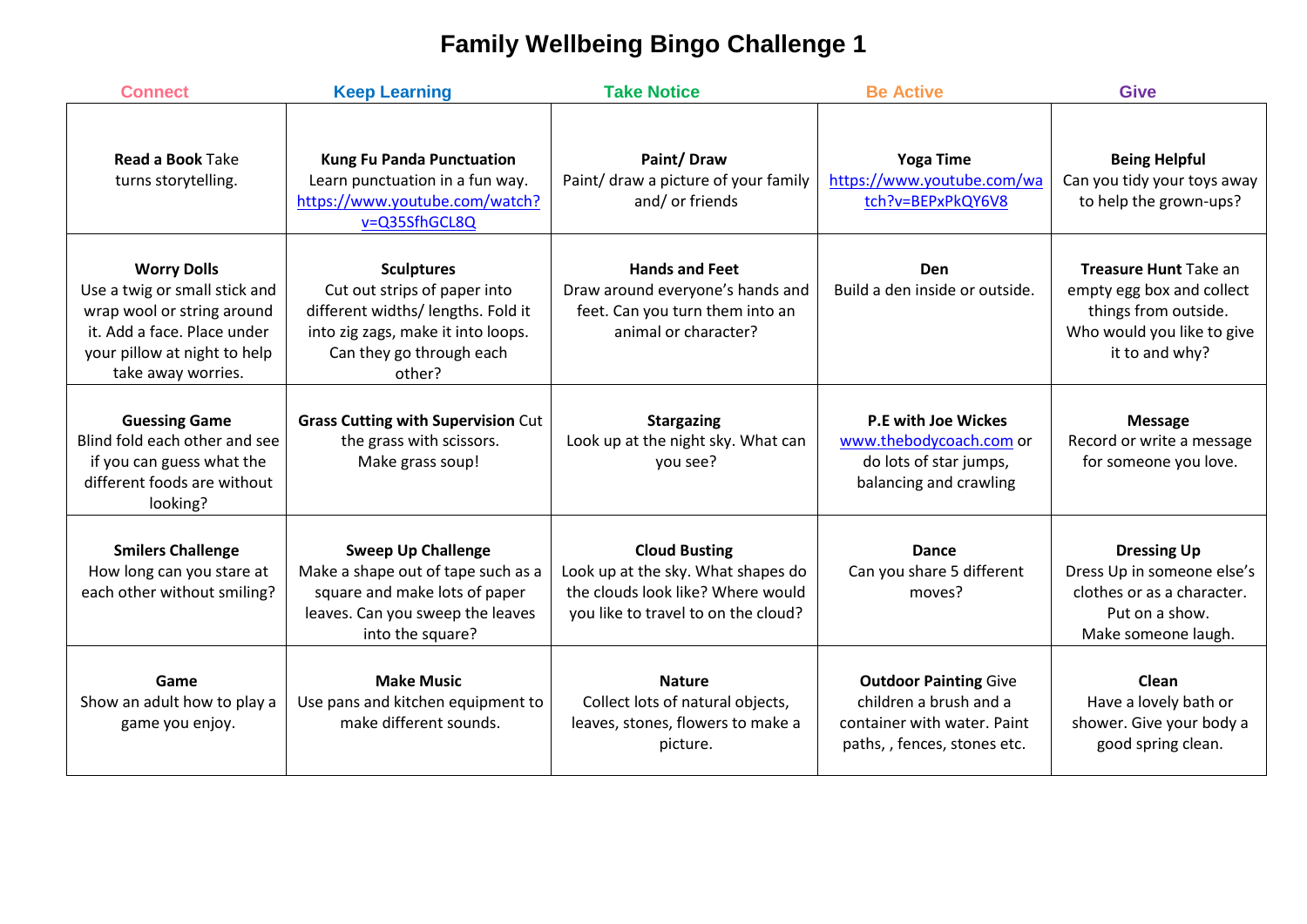## **Family Wellbeing Bingo Challenge 2**

| <b>Connect</b>                                                                                      | <b>Keep Learning</b>                                                                                                 | <b>Take Notice</b>                                                                                                                                         | <b>Be Active</b>                                                                                                                         | <b>Give</b>                                                                                            |
|-----------------------------------------------------------------------------------------------------|----------------------------------------------------------------------------------------------------------------------|------------------------------------------------------------------------------------------------------------------------------------------------------------|------------------------------------------------------------------------------------------------------------------------------------------|--------------------------------------------------------------------------------------------------------|
| <b>Notice</b><br>Take 10 pictures of things<br>that make you happy.<br>Share and compare.           | <b>Train your Brain</b><br>How many flags can you name?<br>https://www.3dgeography.co.uk<br>/flags-of-the-world-quiz | <b>Practice Ways to Feel Calm</b><br>www.relaxkids.com/calm-pack                                                                                           | <b>Circuit Challenge</b><br>http://www.primaryresources.c<br>o.uk/pe/circuit.htm                                                         | <b>Be Kind</b><br>Make a card/ draw a picture or<br>send a message/video to<br>someone you care about. |
| Try not to blink challenge<br>How long can you stare at<br>each other without blinking.             | Learn 5 New Facts Learn<br>5 new facts about an<br>octopus.                                                          | Draw a picture or colour a<br><b>Mandala</b><br>http://www.robbiddulph.com/dr<br>aw-with-rob<br>https://www.free-<br>mandalas.net/                         | <b>Hot and Cold</b><br>Ask a family member to hide 5<br>things and you have to find<br>them?                                             | Relax<br>Give yourself time to relax and<br>do the things you enjoy.                                   |
| Games<br>Play hangman. Who is the<br>winner?                                                        | Make Me Laugh<br>Learn 5 new jokes and share<br>them with your family.                                               | <b>Practice Breathing</b><br>https://copingskillsforkids.com/d<br>eep-breathing-exercises-for-kids<br>Can you practice at night before<br>you go to sleep? | <b>60 Second Physical Activity</b><br><b>Challenges</b><br>https://www.youthsporttrust.or<br>g/60-second-physical-<br>activitychallenges | <b>Give Your Time</b><br>Help a family member with<br>housework or a task.                             |
| <b>A-Z Challenge</b><br>Together can you think of an<br>emotion for each letter of<br>the alphabet? | Deadly 60 Quiz<br>https://www.bbc.co.uk/cbbc/sh<br>ows/deadly-60                                                     | <b>Listen to Music.</b><br>Reflect: How does that music<br>make you feel?                                                                                  | <b>Strength Challenge Can you</b><br>put your arms out to the side<br>and keep doing small circles<br>until a song ends?                 | <b>Mates</b><br>Keep in touch with a friend.<br>Look after each other. Stay<br>connected.              |
| <b>Outside Time</b><br>Spend time outside.<br>What can you see and hear?<br>List 10 things.         | Make, Bake, Create<br>https://www.bbc.co.uk/cbbc/c<br>urations/bp-arts-and-crafts                                    | What Animals can you see?<br>https://www.edinburghzoo.org.u<br>k/webcams/penguin-<br>cam/%20#penguincam                                                    | <b>Balloon Volleyball</b><br>Use cushions on the floor to<br>make a net or play over a table.                                            | <b>Sleep Well</b><br>Give yourself a break from<br>screen time an hour before<br>bedtime.              |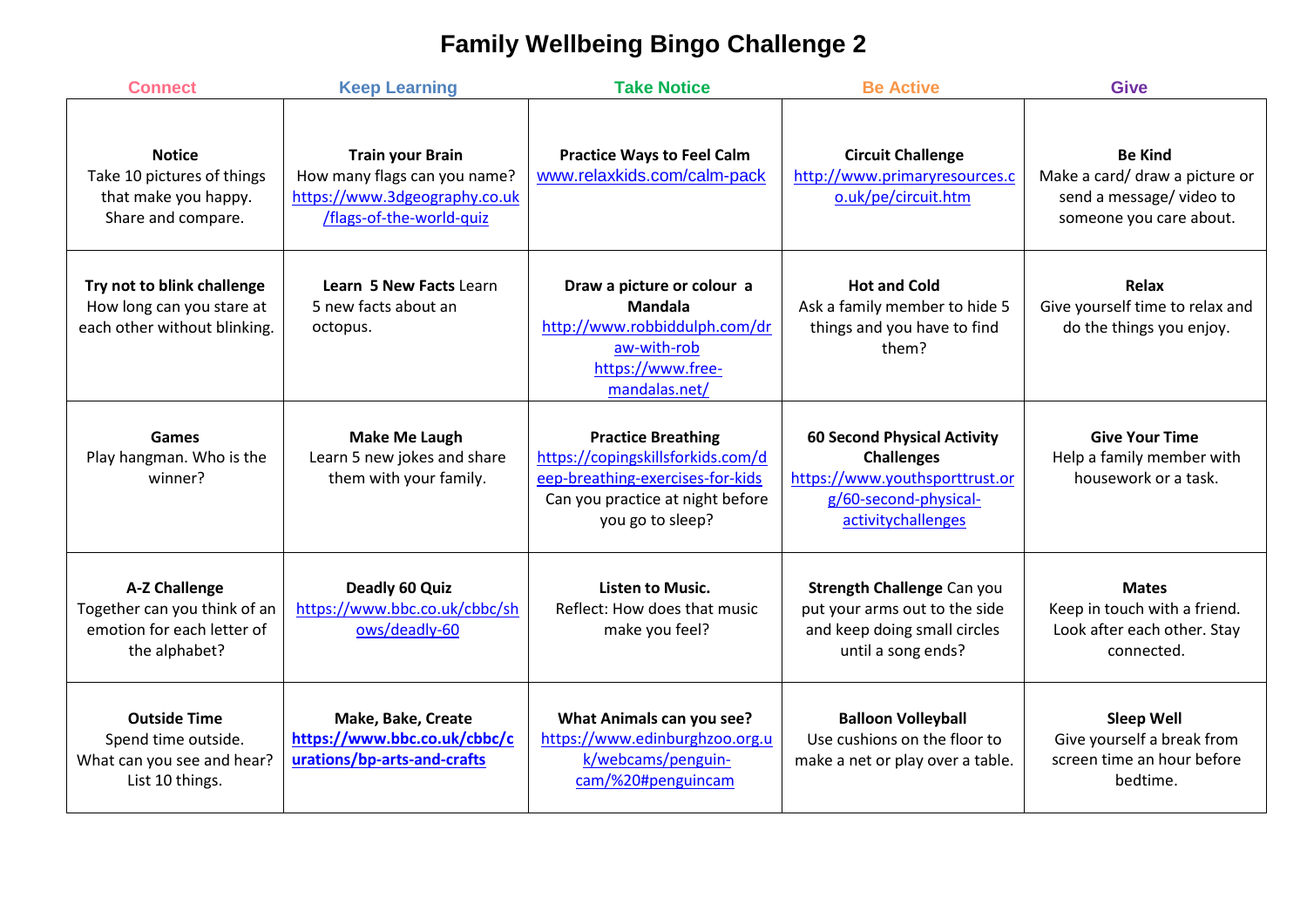**Simply write the activity you have completed on each day and circle the emoji that reflects how it made you feel.** 



|                                                       | <b>Monday</b> | <b>Tuesday</b> | Wednesday | Thursday | Friday |
|-------------------------------------------------------|---------------|----------------|-----------|----------|--------|
| <b>CONNECT</b>                                        |               |                |           |          |        |
| <b>BE ACTIVE</b>                                      |               |                |           |          |        |
| <b>TAKE NOTICE</b>                                    |               |                |           |          |        |
| <b>KEEP LEARNING</b>                                  |               |                |           |          |        |
| <b>GIVE</b>                                           |               |                |           |          |        |
| Overall how did you<br>feel today?<br>$\odot$ $\odot$ |               |                |           |          |        |